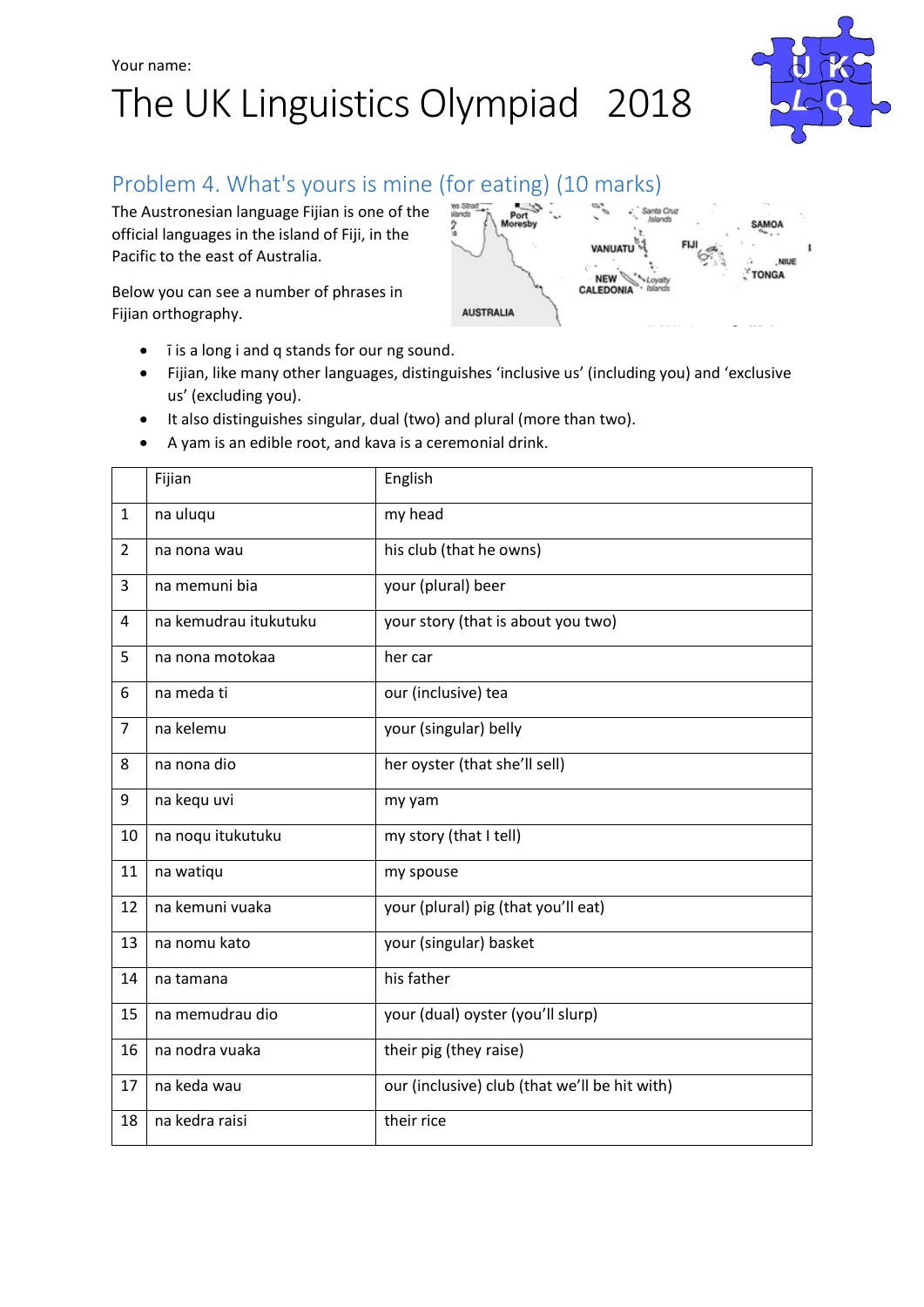#### Your name:

# The UK Linguistics Olympiad 2018



**Q.4.1** Translate the following phrases into Fijian using the words given in the first column.

| uto       | heart      | my heart                                       |  |
|-----------|------------|------------------------------------------------|--|
| yaqona    | kava       | her kava (that she's drinking)                 |  |
| draunikau | witchcraft | my witchcraft (that is used<br>on/against me)  |  |
| dali      | rope       | your (singular) rope (that you own)            |  |
| ika       | fish       | your (dual) fish (for dinner)                  |  |
| wai       | water      | your (plural) water                            |  |
| luve      | child      | her child                                      |  |
| yaqona    | kava       | his kava (drunk in his honour)                 |  |
| waqa      | canoe      | our (inclusive) canoe                          |  |
| yapolo    | apple      | their apple (that they're selling)             |  |
| draunikau | witchcraft | your (dual) witchcraft (that you're<br>making) |  |
| dali      | rope       | your (plural) rope (restraining you)           |  |
| maqo      | mango      | their mango (for drinking)                     |  |

**Q.4.2.** The word for 'coconut' is *niu*. There are three different ways to say 'my coconut'. What are the phrases and what is the difference of meaning between them?

| Fijian phrase for 'my coconut' | Distinct meaning |
|--------------------------------|------------------|
|                                |                  |
|                                |                  |
|                                |                  |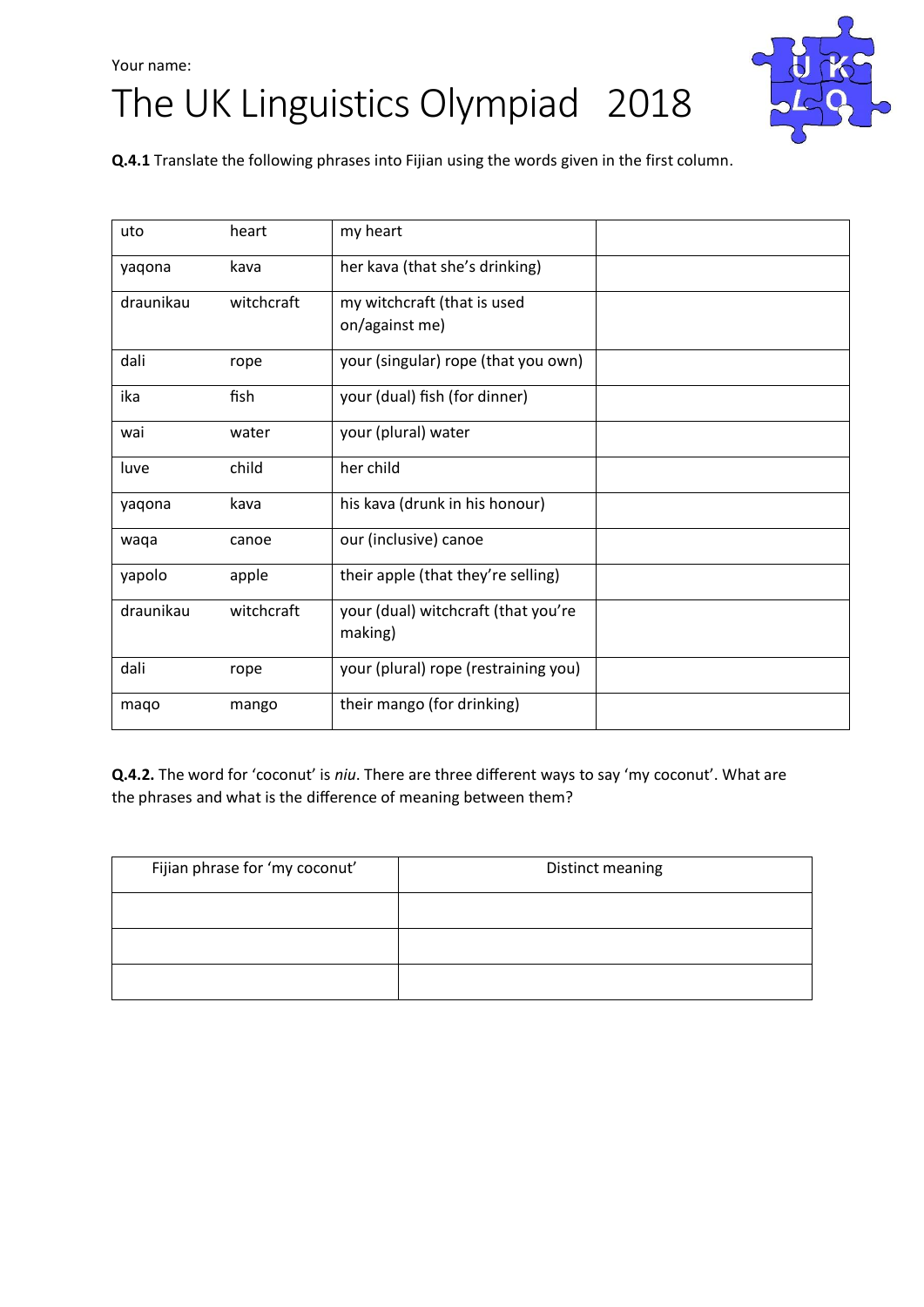### Your name: The UK Linguistics Olympiad 2018



#### Solution and marking.

Scoring (max 36) [NB there was an error in item 12: *na kemun i vuaka* instead of *na kemuni vuaka*. This error was compounded on the Noticeboard, where it was corrected to ... yuaka. These errors are obvious given the very clear pattern in the rest of the data; but I've allowed below for answers based on the erroneous data. There was also an error in the points **for 4.2**, which should assign 2 points, not 1, for each answer-part.]

- 4.1: 1 point for every correct word other than *na* (max 24)
	- o No half points
- 4.2: 2 [not: 1] for each correct Fijian phrase and 2 [not: 1] for each correct translation (max 12)
	- o No half points for Fijian
	- o 2 [not: 1] points for a correct translation only if paired with the correct Fijian phrase
	- o In translations, insist on some mention of
		- drinking for *mequ*
		- **Exercise 2** eating for *kequ*
		- ownership, or implied ownership (e.g. selling) for *noqu*
	- o Accept examples in any order.

| 4.1. uto  | heart      | my heart                                    | na utoqu                    |
|-----------|------------|---------------------------------------------|-----------------------------|
| yaqona    | kava       | her kava (that she's drinking)              | na mena yagona              |
| draunikau | witchcraft | my witchcraft (used on/against me)          | na kequ draunikau           |
| dali      | rope       | your (singular) rope (that you own)         | na nomu dali                |
| ika       | fish       | your (dual) fish (for dinner)               | na kemudrau ika             |
| wai       | water      | your (plural) water                         | na memuni wai [or memun i]  |
| luve      | child      | her child                                   | na luvena                   |
| yaqona    | kava       | his kava (drunk in his honour)              | na kena yaqona              |
| waqa      | canoe      | our (inclusive) canoe                       | na noda waqa                |
| yapolo    | apple      | their apple (that they're selling)          | na nodra yapolo             |
| draunikau | witchcraft | your (dual) witchcraft (that you're making) | na nomudrau draunikau       |
| dali      | rope       | your (plural) rope (restraining you)        | na kemuni dali [or kemun i] |
| maqo      | mango      | their mango (for drinking)                  | na medra mago               |

| <u>4.2.</u> | Fijian phrase for 'my coconut' | Distinct meaning                           |  |
|-------------|--------------------------------|--------------------------------------------|--|
| na megu niu |                                | my coconut for drinking coconut water from |  |